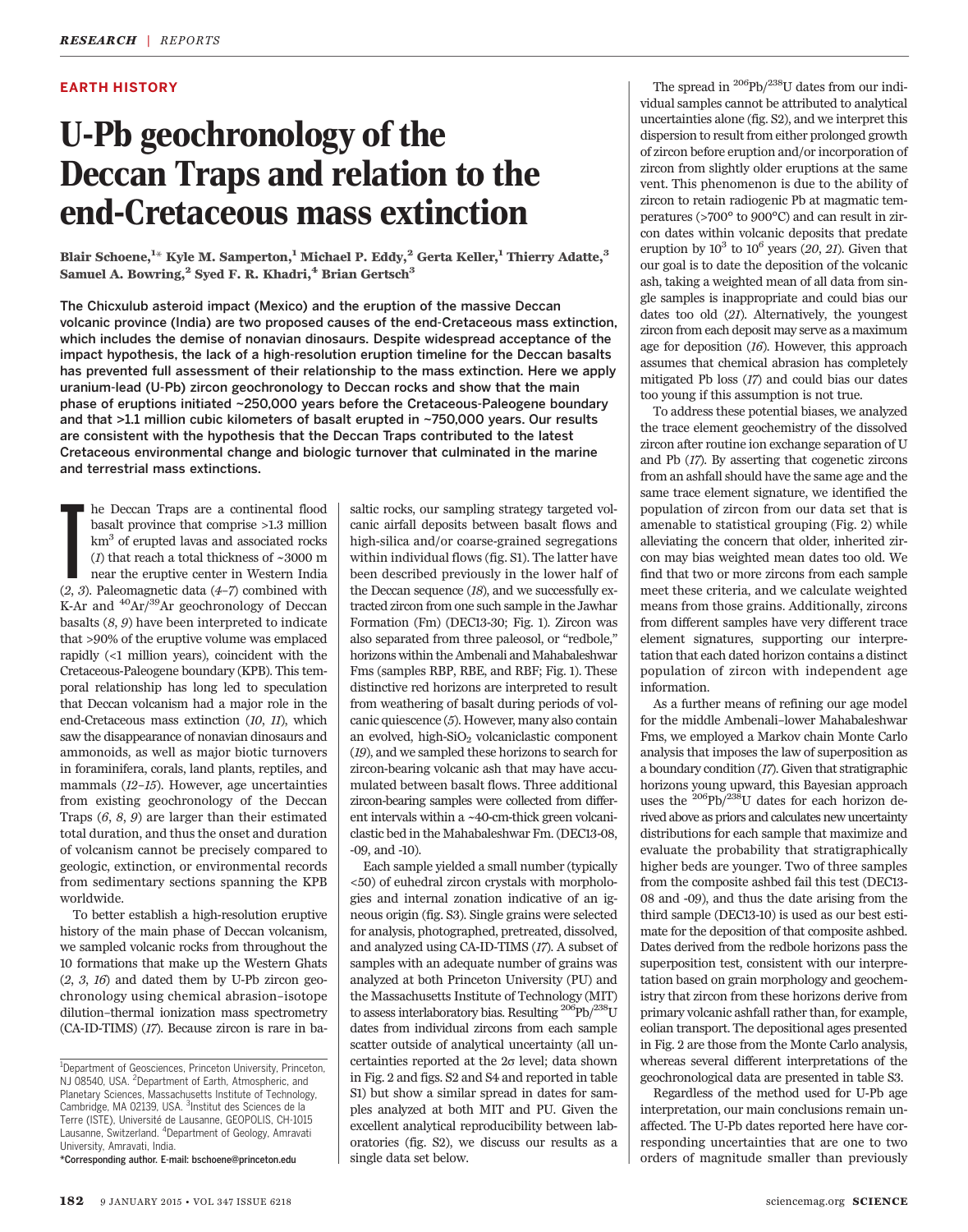published geochronology from the Deccan Traps and can thus resolve age differences between the base and top of the main eruptive phase. Using the dates from the lower- and upper-most samples (Fig. 1), we calculate a duration of  $753 \pm 38$ thousand years (ky) for an estimated 80 to 90% of the total eruptive volume of the Deccan Traps.

These data also calibrate the timing of magnetic polarity Chron 29r, which serves as a basis for global correlation of KPB sections. The C29r/ C29n reversal was previously identified within the lower Mahabaleshwar Fm (5), from which we collected samples RBP, RBE, and RBF. We use the <sup>206</sup>Pb/<sup>238</sup>U date of sample RBE of 65.552  $\pm$ 0.026/0.049/0.086 million years ago (Ma) ( $2\sigma$  uncertainties given here as internal only/with tracer calibration/with 238U decay constant) as our best estimate for the age of C29r/C29n reversal because it was sampled from between two basalts with transitional polarity (Fig. 1) (5). The basal age of C29r is constrained by sample DEC13-30, which was collected from a basaltic segregation vein within the Jawhar Fm near the base of the main Deccan phase and yielded a <sup>206</sup>Pb/<sup>238</sup>U date of  $66.288 \pm 0.027/0.047/0.085$  Ma. From the same outcrop, Chenet et al. (9) reported transitional magnetic polarity just tens of meters beneath lavas containing reverse polarity (C29r); from this transitional horizon they reported a K-Ar date of  $67.4 \pm 2.0$  Ma. Though their date was interpreted to represent the C30r/C30n or C31n/C30r transition, with a long hiatus in eruptions represented in that section (9), our U-Pb date from DEC13-30 is not consistent with a hiatus of that magnitude. A simpler interpretation is that the transitional polarity basalts represent the C30n/C29r transition. Thus, the age difference between DEC13-30 and RBE of 736  $\pm$ 37 ky is also the length of C29r. An independent estimate for the length of C29r from cyclostratigraphic analysis of marine Ocean Drilling Program (ODP) cores and the Zumaia section, Spain, yields durations of 713 to 725 ky (22), in good agreement with our calibration based on U-Pb geochronology.

Our results also have implications for the age of the KPB and associated mass extinction event, as several estimates for the duration of the Cretaceous portion of C29r of 300 to 340 ky have recently been published based on cyclostratigraphy of magnetically and biostratigraphically calibrated ODP sections (23). Using our date for the C30n/C29r reversal and the average cyclostratigraphic estimate yields an age for the KPB of  $65.968 \pm 0.085$  Ma (including systematic uncertainties), which agrees well with a recently reported KPB age of  $66.043 \pm 0.086$  Ma (also including full systematic uncertainties) from  $^{40}$ Ar/ $^{39}$ Ar geochronology on tephras that bracket the terrestrial KPB near Hells Creek, Montana (24). Determining an age for the KPB by backcalculation from our estimate for the C29r/C29n reversal is more problematic in that estimates for the Paleogene portion of C29r based on cyclostratigraphy of the Zumaia KPB section range from 206 to 398 ky (22, 25). Regardless, the combination of our geochronologic data with cy-

clostratigraphic estimates effectively rules out any age for the KPB younger than 65.740  $\pm$ 0.086 Ma.

Although the temporal relationship between large igneous provinces and mass extinctions is well established (26), the potential kill mechanisms remain a subject of debate. Models of proposed drivers focus on volcanically sourced  $CO<sub>2</sub>$ ,  $SO<sub>2</sub>$ , and halogens, which can cause global warming and/or cooling on different time scales (27); acid



Fig. 1. Geography and stratigraphy of the Deccan Traps. (A) Aerial extent of the Deccan Traps colored in red. (B) Shaded relief map of study area in the Western Ghats. Major cities are indicated by white squares. Approximate locations of sampling transects and samples are indicated by colored triangles; transects are named at the bottom of the figure. The color bar (top right) shows elevation in meters, highlighting the escarpment where the best exposures of Deccan lavas occur. (C) Schematic cross section of Deccan lavas, from Chenet et al. (4), showing general southerly dip and younging to the south. Sampling transects are indicated by colored triangles. Colors correspond to the formations named in (D). (D) Composite stratigraphic section of the Deccan Traps in the Western Ghats, with approximate formation thicknesses shown.The geologic time scale is on the left, with the gray area corresponding to the unknown location of the KPB within the Deccan Traps.The geomagnetic polarity time scale is shown, with relevant chrons labeled and polarity indicated by black, white, or gray. The duration of C29r is the difference between the ages of DEC13-30 and RBE. U-Pb ages are shown on the right and are color-coded for sample type: black, segregation vein in basalt; red, volcanic material from paleosol; green, volcanic ashbed. Colored triangles correspond to sampling transects shown in (B) and (C).The date for KPB from Renne et al. (24) includes full systematic uncertainties. U-Pb age uncertainties are  $2\sigma$  and include internal uncertainties only; ages with full systematic uncertainties are  $\sim\pm 0.085$  Ma. See text and table S3 for full uncertainty budget and Fig. 2 and table S1 for data.